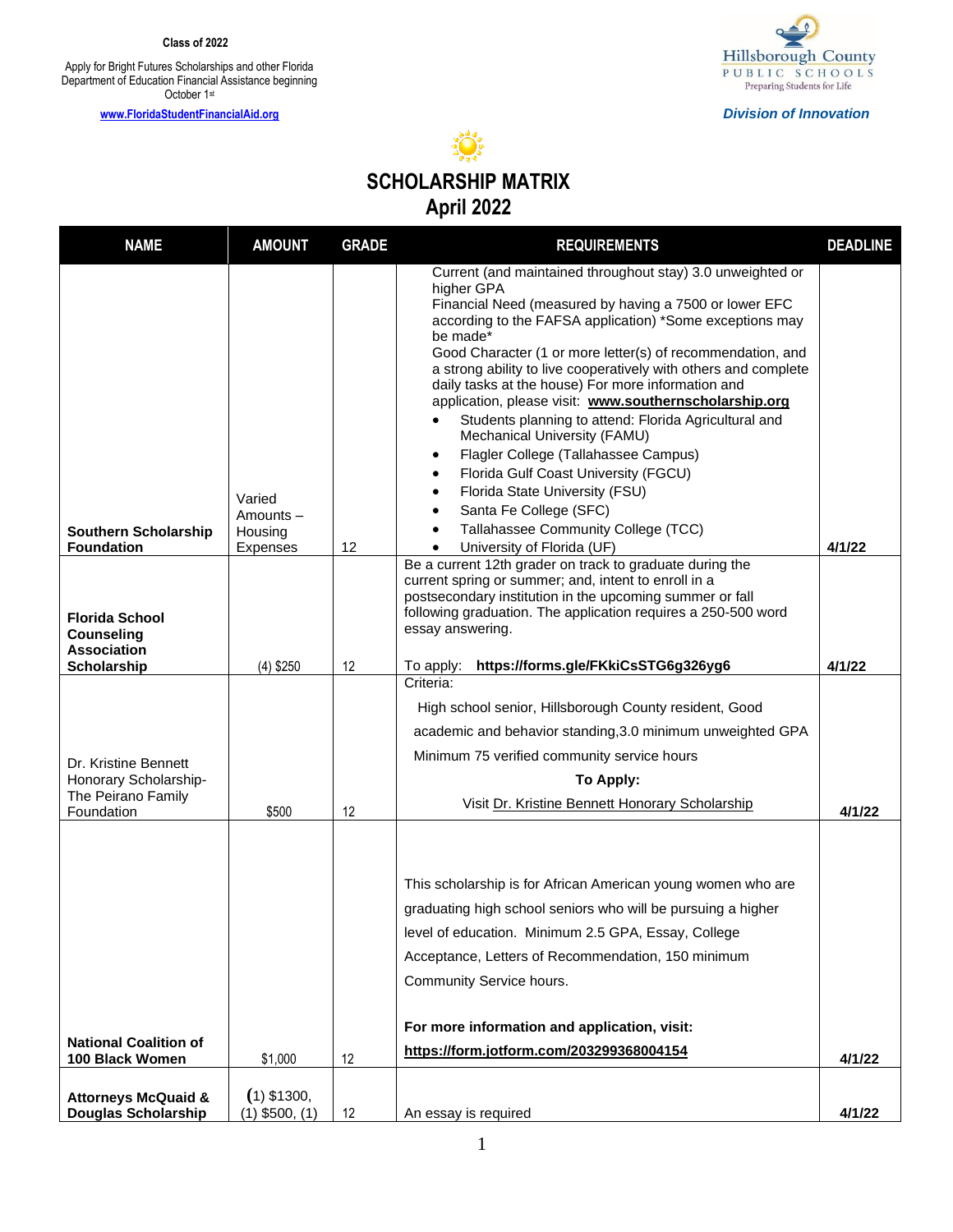|                                                          | \$200                   |          |                                                                                                                                                                                                                                                                                                                                                                                                                                                                                                                                                                                                                                                                                                                                   |                  |
|----------------------------------------------------------|-------------------------|----------|-----------------------------------------------------------------------------------------------------------------------------------------------------------------------------------------------------------------------------------------------------------------------------------------------------------------------------------------------------------------------------------------------------------------------------------------------------------------------------------------------------------------------------------------------------------------------------------------------------------------------------------------------------------------------------------------------------------------------------------|------------------|
|                                                          |                         |          | ****Please see your counselor for essay topic and application                                                                                                                                                                                                                                                                                                                                                                                                                                                                                                                                                                                                                                                                     |                  |
| Lambda Theta Sigma<br><b>Golden Scholars</b><br>Award    | \$1,000                 | 12       | Applicant must be a minority female graduating with the<br>$\bullet$<br>Class of 2022 and has been accepted to a 4-year<br>college or University.<br>Applicant must have a weighted grade point average of<br>$\bullet$<br>3.5 or higher.<br>Applicant must complete and submit the below<br>$\bullet$<br>applicant information with a self-photo.<br>Applicant must submit proof of college acceptance.<br>$\bullet$<br>Applicant must submit proof of Expected Family<br>Contribution from the FAFSA Student Aid Report (SAR)<br>$\bullet$<br>. Applicant Must submit a Permanent Record Summary<br>or Transcript.<br>Applicant must submit a 500-word essay<br>***Please see your counselor for essay topic and<br>application | 4/1/22           |
|                                                          |                         |          |                                                                                                                                                                                                                                                                                                                                                                                                                                                                                                                                                                                                                                                                                                                                   |                  |
| Paul Toomey IT                                           |                         |          | Geographic Solutions, a software development firm based in<br>Palm Harbor, and President Paul Toomey intends to recognize a<br>graduating high school senior who has excelled in their pursuit of<br>a career in a computer-related field.<br>Criteria for the scholarship includes above-average achievement<br>and motivation towards advancing his/her education in a<br>computer-related field, outstanding service to their school and/or<br>the community, involvement in extracurricular events, and<br>admirable leadership.<br>For application:<br>https://www.pcsb.org/cms/lib/FL01903687/Centricity/Domain/939                                                                                                         |                  |
| Scholarship                                              | $(3)$ \$3000            | 12       | 6/Paul%20Toomey%20IT%20Scholarship_2022.pdf                                                                                                                                                                                                                                                                                                                                                                                                                                                                                                                                                                                                                                                                                       | 4/2/22           |
| The Tau Pi Zeta<br><b>Chapter Of Zeta Phi</b>            |                         |          | Eligibility:<br>-Resident of Hillsborough County and surrounding counties<br>-Graduating High School Senior<br>-Pursuing an Undergraduate Academic Degree in the Fall of<br>2022<br>-Cumulative GPA 3.04-4.05<br>Will need to complete application<br>Include 3 letters of recommendation<br>Copy of letter of acceptance from college/tech school<br>High school transcript                                                                                                                                                                                                                                                                                                                                                      |                  |
| Beta Sorority, Inc. and                                  |                         |          | ***For application/more information, please see your                                                                                                                                                                                                                                                                                                                                                                                                                                                                                                                                                                                                                                                                              |                  |
| Z-BESTO, Inc.<br><b>St. Gerard Circle</b><br>Scholarship | Varies<br>$(2)$ \$1,000 | 12<br>12 | counselor<br>Must be a registered parishioner of Nativity Catholic<br>$\bullet$<br>Church (family member or individual).<br>Must be a resident of the Greater Brandon area and<br>$\bullet$<br>currently attending a local high school. (or<br>homeschooled in the local Brandon area).<br>Must apply to an accredited institution of higher learning<br>$\bullet$<br>(i.e. Junior College, 4-year college, university or<br>technical institute).<br>3.0 unweighted - grade point average.                                                                                                                                                                                                                                       | 4/8/22<br>4/8/22 |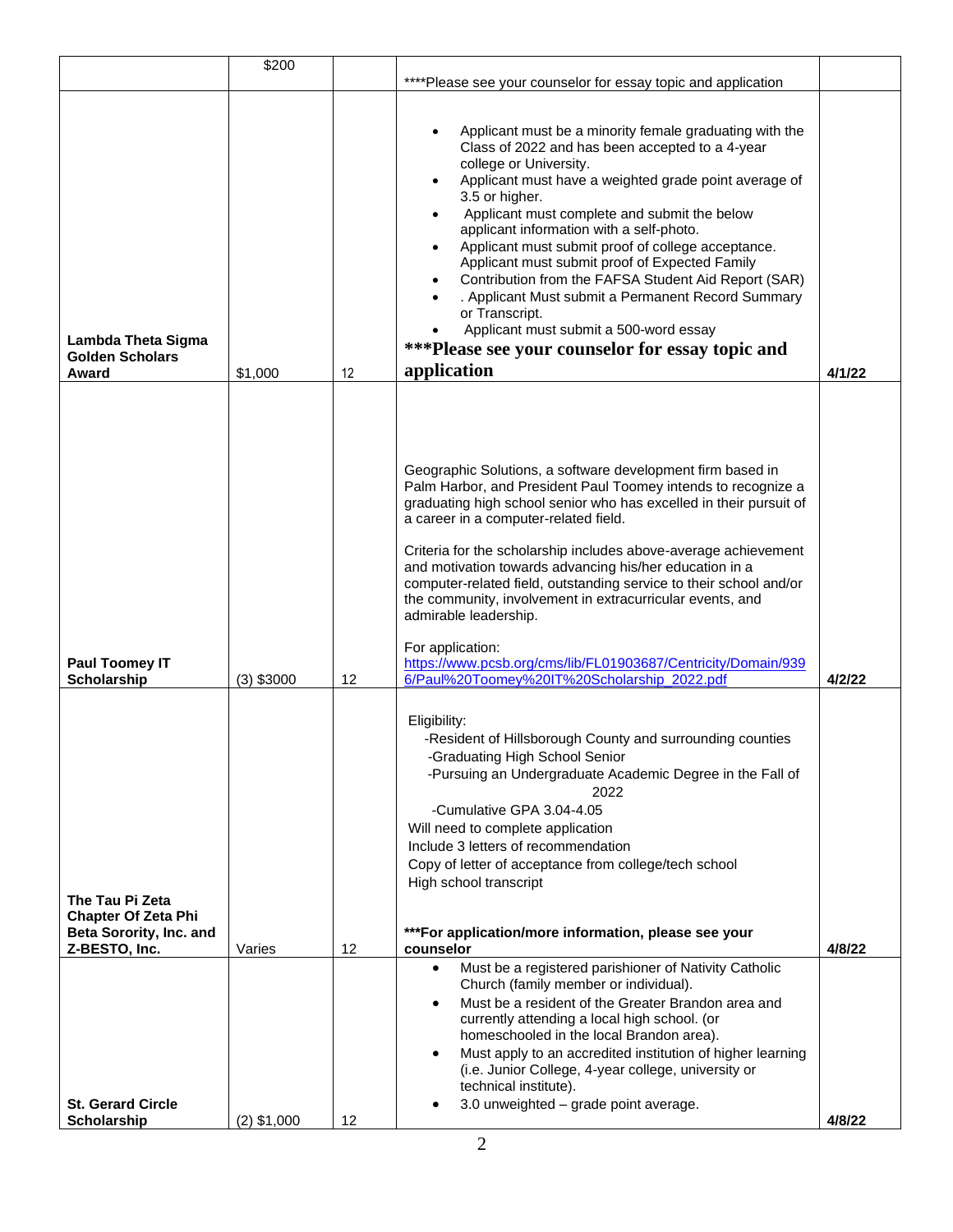|                                                                                      |                                                                                          |       | Applications are available on the parish website at                                                                                                                                                                                                                                                                                                                                                                                                                                                                                                                                                                                                                                                                                                                |                                  |
|--------------------------------------------------------------------------------------|------------------------------------------------------------------------------------------|-------|--------------------------------------------------------------------------------------------------------------------------------------------------------------------------------------------------------------------------------------------------------------------------------------------------------------------------------------------------------------------------------------------------------------------------------------------------------------------------------------------------------------------------------------------------------------------------------------------------------------------------------------------------------------------------------------------------------------------------------------------------------------------|----------------------------------|
|                                                                                      |                                                                                          |       | http://www.nativitycatholicchurch.org/collegescholarship                                                                                                                                                                                                                                                                                                                                                                                                                                                                                                                                                                                                                                                                                                           |                                  |
| <b>Gentlemen's Quest</b><br>Program                                                  | $(4)$ Up to<br>\$5,000                                                                   | 12    | The Gentlemen's Quest Program will provide up to four<br>(4) scholarships for up to \$5,000 each to graduating<br>high school seniors who have been faced with serious<br>hardships, including academic challenges, financial<br>restraints, or family adversity. Applicants for the<br>scholarship must be a African American or Hispanic<br>male and be planning to attend a college, university, or<br>trade school.<br>Visit www.GQTampa.com to apply.                                                                                                                                                                                                                                                                                                         | 4/8/22                           |
| USF-George W.<br><b>Jenkins Scholarship</b>                                          | 5 awarded                                                                                | 12    | It is awarded to incoming first-year students who have<br>overcome a significant obstacle and meet the following<br>criteria: will attend orientation and register as a full-time<br>student at the USF Tampa Campus; Florida Resident<br>and U.S. Citizen; have completed the FAFSA; only<br>students who are determined by FAFSA to be Pell Grant<br>eligible will be considered. Must live on campus the first<br>two years at USF; minimum 3.0 GPA. This scholarship<br>may be renewable for up to eight semesters contingent<br>upon applicants meeting necessary requirements<br>See the following for information/applying: USF<br>Awardspring                                                                                                              | <b>Check</b><br>link for<br>date |
|                                                                                      |                                                                                          |       |                                                                                                                                                                                                                                                                                                                                                                                                                                                                                                                                                                                                                                                                                                                                                                    |                                  |
| <b>USF- First Generation</b><br><b>Brad and Terry</b><br><b>Holcombe Scholarship</b> | 4 awarded                                                                                | 12    | Awarded to incoming first-year students who are the first<br>generation in their family to attend college. First-<br>generation is defined as neither parent has a bachelor's<br>degree. Applicants must meet the following criteria: will<br>attend orientation and register as a full-time student at<br>the USF Tampa campus; Florida Resident and U.S.<br>Citizen; have completed the FAFSA; only students who<br>are determined by FAFSA to be Pell Grant eligible will<br>be considered. Must live on campus the first two years<br>at USF; minimum 3.0 GPA. This scholarship may be<br>renewable for up to eight semesters, contingent upon<br>applicants meeting necessary requirements.<br>See the following for information/applying: USF<br>Awardspring | <b>Check</b><br>link for<br>date |
|                                                                                      |                                                                                          |       | Women who are pursuing an undergraduate or master's degree<br>and are majoring in science, technology, engineering, or<br>mathematics during the 2021/2022 school year.<br>Applications for Fall 2022 will open in January, 2022. If you want<br>to get a head start on Fall 2022, you can write an essay on either<br>of the following topics:<br>1. Tell us about your favorite app and what you like about it.<br>2. Tell us about a time an app played a significant role in<br>improving your day.<br>For more information and to apply, visit:                                                                                                                                                                                                               |                                  |
| <b>BHW Scholarship</b>                                                               | \$3,000                                                                                  | $12+$ | https://thebhwgroup.com/scholarship                                                                                                                                                                                                                                                                                                                                                                                                                                                                                                                                                                                                                                                                                                                                | 4/15/22                          |
| <b>NOPE of Hillsborough</b>                                                          | $(Ten -$<br>$$1,000.00$ ).<br>Michael<br>Valdes<br>Foundation<br>Scholarship<br>$(one -$ |       | Any Hillsborough County High School Senior who has<br>experienced a NOPE Presentation within the last 4 years.<br>In addition to experiencing a NOPE Student Presentation, the<br>student must have been accepted into a college, university, or a<br>technical/trade institute or be waiting for entrance into one of the<br>aforementioned institutions.<br>For application visit,<br>https://nopehillsborough.org/scholarship/application/                                                                                                                                                                                                                                                                                                                      |                                  |
| <b>Scholarships</b>                                                                  | \$1,000.00)                                                                              | 12    | Video presentation: : Experience NOPE - Nope Of                                                                                                                                                                                                                                                                                                                                                                                                                                                                                                                                                                                                                                                                                                                    | 4/15/22                          |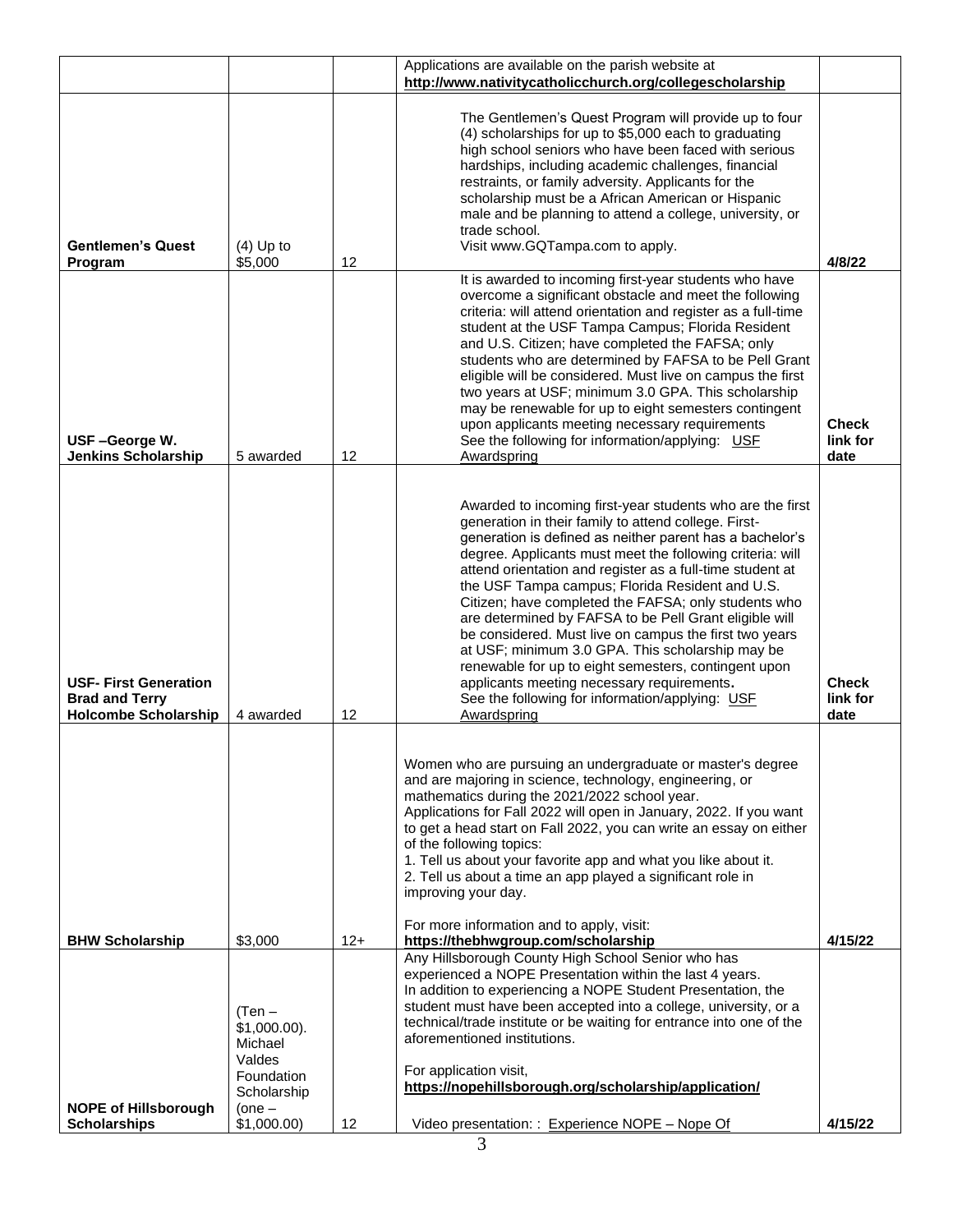|                                                       |                        |    | Hillsborough (nopehillsborough.org)                                                                                            |          |
|-------------------------------------------------------|------------------------|----|--------------------------------------------------------------------------------------------------------------------------------|----------|
|                                                       |                        |    |                                                                                                                                |          |
|                                                       |                        |    |                                                                                                                                |          |
|                                                       |                        |    |                                                                                                                                |          |
|                                                       |                        |    |                                                                                                                                |          |
|                                                       |                        |    |                                                                                                                                |          |
|                                                       |                        |    |                                                                                                                                |          |
|                                                       |                        |    |                                                                                                                                |          |
|                                                       |                        |    |                                                                                                                                |          |
|                                                       |                        |    | Student must be a high school senior, United States citizen of<br>Italian descent. Student must plan on attending a College or |          |
|                                                       |                        |    | University as a full-time student during either the Summer 2022                                                                |          |
| <b>UNICO of Greater</b>                               |                        |    | or Fall 2022 semester.                                                                                                         |          |
| <b>Tampa Chapter</b><br><b>Collegiate Scholarship</b> | Varies                 | 12 | For more information: https://www.unico.org/scholarships                                                                       | 4/15/22  |
|                                                       |                        |    | 1. Be a resident of the Greater Brandon area and currently                                                                     |          |
|                                                       |                        |    | attending Armwood, Brandon, Bloomingdale, Durant, Newsome,                                                                     |          |
|                                                       |                        |    | Spoto or Riverview High Schools, any Hillsborough County                                                                       |          |
|                                                       |                        |    | Magnet High School, or the equivalent parochial school system.<br>2 .Have shown participation in school, church, and           |          |
|                                                       |                        |    | community activities.                                                                                                          |          |
|                                                       |                        |    | 3. Have been accepted at an accredited institution of                                                                          |          |
|                                                       |                        |    | higher learning (i.e., junior college, 4-year college, university, or<br>technical institute).                                 |          |
|                                                       |                        |    | 4. Have an academic standing of $a B - C$ grade point                                                                          |          |
|                                                       |                        |    | average.                                                                                                                       |          |
| <b>BLOE Scholarship</b>                               |                        |    | 5. Have shown consistently good attendance records.                                                                            |          |
| (Brandon Ladies of Elk                                |                        |    | *****Please see your counselor for more information and the                                                                    |          |
| Lodge 283)                                            | $(2)$ \$1,000          | 12 | application                                                                                                                    | 4/22/22  |
|                                                       |                        |    | Student must be a senior in Hillsborough County Public Schools                                                                 |          |
|                                                       |                        |    | with at least a 3.0 who wants to become a teacher in a STEM                                                                    |          |
|                                                       | 2 year Florida         |    | subjects.                                                                                                                      |          |
| Superintendent<br><b>Addison Davis' Future</b>        | Prepaid<br>Scholarship |    | For more information and application, visit:                                                                                   |          |
| of Stem Scholarship                                   | (\$8000)               | 12 | https://www.hillsboroughschools.org/Page/4398                                                                                  | 4/30/22  |
|                                                       |                        |    | Complete application<br>$\bullet$                                                                                              |          |
|                                                       |                        |    | <b>GPA verification via Student Permanent Record</b><br>Summary                                                                |          |
|                                                       | $(1)$ \$1,500          |    | Two reference letters                                                                                                          |          |
|                                                       | $(1)$ \$1,000          |    |                                                                                                                                |          |
| <b>GLSEN Tampa Bay</b>                                | $(1)$ \$500            | 12 | To apply, visit: https://forms.gle/zvQyJiiEgjqyx7XZA                                                                           | 4/30/22  |
|                                                       |                        |    |                                                                                                                                |          |
|                                                       |                        |    | Any high school junior (Class of 23) who plays a high                                                                          |          |
|                                                       |                        |    | school or club sport with a 2.5+ GPA and contributes to                                                                        |          |
|                                                       |                        |    | sport on 3 levels: better oneself, teammates and sport<br>as a whole. Submit a completed online application form               |          |
|                                                       |                        |    | that includes 3 references. PCA-Tampa Bay has                                                                                  |          |
| <b>Positive Coaching</b>                              |                        |    | awarded over \$200,000 to HCPS students in the last 7                                                                          |          |
| <b>Alliance's Triple-</b><br><b>Impact Competitor</b> |                        |    | years. For more information about the Triple-Impact<br>Competitor Scholarship, visit:                                          |          |
| Scholarship                                           | $(100)$ \$1000         | 11 | www.positivecoach.org/awards-programs                                                                                          | 4/30/22  |
|                                                       |                        |    | Be a high school senior who will graduate from high<br>$\bullet$<br>school in 2019.                                            |          |
|                                                       |                        |    | Reside/and or attend high school in one of the following<br>$\bullet$                                                          |          |
|                                                       |                        |    | state of Florida surrounding counties: Hernando,                                                                               |          |
|                                                       |                        |    | Hillsborough, Manatee, Sarasota, Pasco, Pinellas and<br>Polk.                                                                  |          |
|                                                       |                        |    | Have participated in school, community or volunteer<br>$\bullet$                                                               |          |
| <b>Watts Sanderson Jr.</b>                            |                        |    | work/activities.                                                                                                               |          |
| <b>Memorial Scholarship</b>                           | $(5)$ \$500            | 12 | Have and maintained a cumulative GPA of at least 2.5<br>٠                                                                      | 5/3/2022 |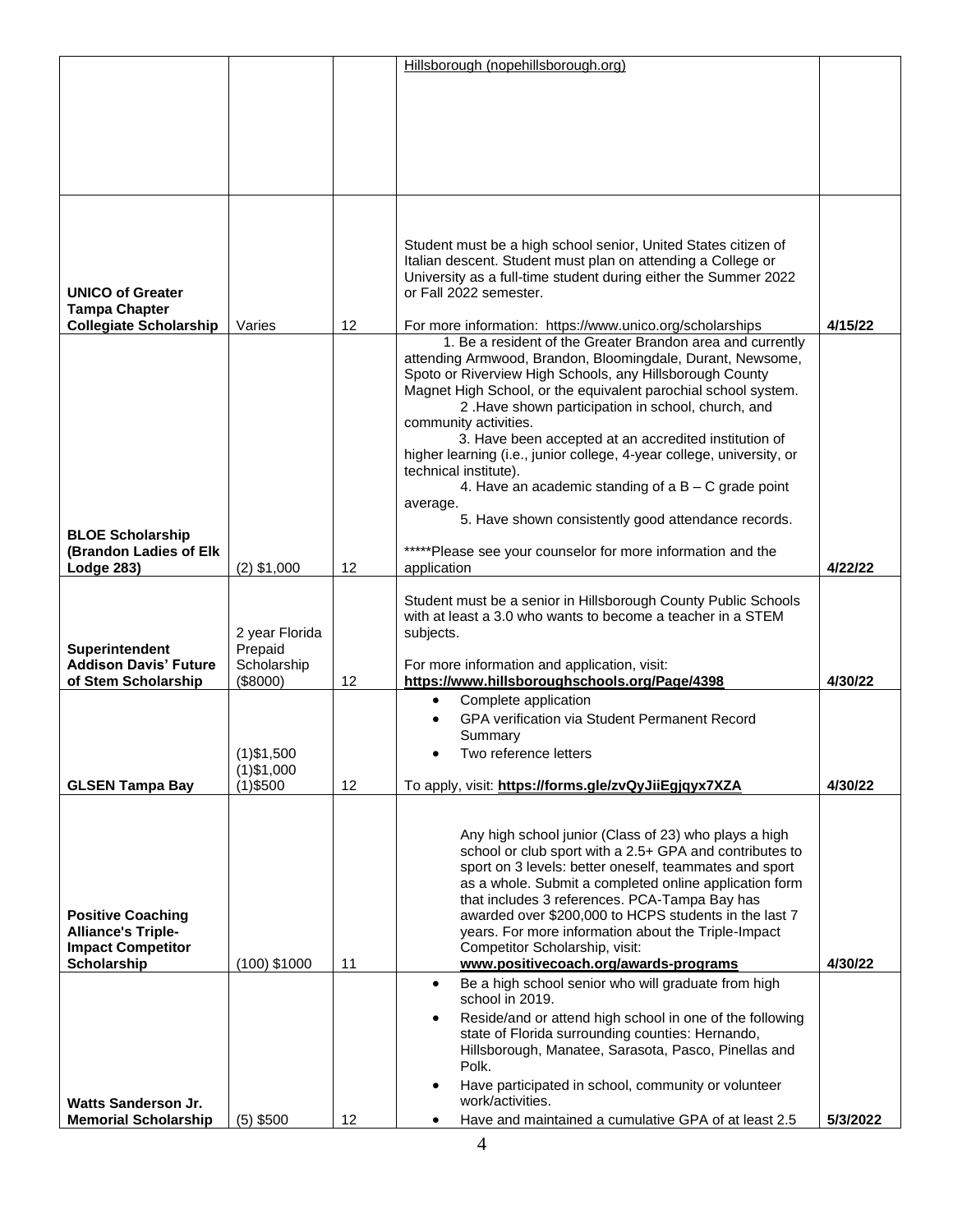|                                                                                                                         |                                |    | or higher (on a 4.0 scale).                                                                                                                                                                                                                                                                                                                                                                                                                                                                                                    |           |
|-------------------------------------------------------------------------------------------------------------------------|--------------------------------|----|--------------------------------------------------------------------------------------------------------------------------------------------------------------------------------------------------------------------------------------------------------------------------------------------------------------------------------------------------------------------------------------------------------------------------------------------------------------------------------------------------------------------------------|-----------|
|                                                                                                                         |                                |    | For more information and application, please visit:<br>https://www.harram23.org/watts-sanderson-jr-memorial-<br>scholarship/                                                                                                                                                                                                                                                                                                                                                                                                   |           |
| <b>CGCS-Bernard Harris</b><br><b>Math and Science</b>                                                                   |                                |    | The Council of the Great City Schools and The Harris Institute<br>are awarding four scholarships, with a value of \$5,000 each, to<br>two African American and two Hispanic students currently<br>completing their senior year of high school in a member district of<br>the Council of the Great City Schools. Applicants must be<br>accepted for full-time enrollment at a four-year college or<br>university in the next academic year, and pursuing a degree in<br>Science, Technology, Engineering or Mathematics (STEM). |           |
| <b>Scholarship Program</b>                                                                                              | $(4)$ \$5,000                  | 12 | Apply Online at: https://www.cgcs.org/Scholarships                                                                                                                                                                                                                                                                                                                                                                                                                                                                             | 5/5/22    |
| <b>THE FLORIDA</b><br><b>SOCIETY</b><br><b>COLONIAL DAMES</b><br>17 <sup>TH</sup> CENTURY<br><b>Anne Massey General</b> |                                |    | Be enrolled full time in school<br>Show financial need<br>$\bullet$<br>GPA 3.0 or above<br>Have an acceptance letter from the institution the<br>student will attend.<br>Send a transcript of high school grades<br>$\bullet$                                                                                                                                                                                                                                                                                                  |           |
| Scholarship                                                                                                             |                                |    | *****Please see your counselor for more information<br>1. Applicant must be a resident of Hillsborough County and                                                                                                                                                                                                                                                                                                                                                                                                              | 5/7/22    |
| <b>Giving Essential</b>                                                                                                 |                                |    | reside in a single parent household.<br>2. Applicant must be a graduating high school senior in the year<br>of the scholarship award.<br>3. Applicant must have a cumulative unweighted G.P.A of 3.2 or<br>greater.<br>4. Applicant must have a minimum of 25 hours of Community                                                                                                                                                                                                                                               |           |
| <b>Resources to</b><br>Minorities (G.E.R.M.)                                                                            | (Several)                      |    | Service.                                                                                                                                                                                                                                                                                                                                                                                                                                                                                                                       |           |
|                                                                                                                         |                                |    |                                                                                                                                                                                                                                                                                                                                                                                                                                                                                                                                |           |
| Scholarship                                                                                                             | \$1,000                        | 12 | *******For more information/apply, see your Counselor                                                                                                                                                                                                                                                                                                                                                                                                                                                                          | 5/9/22    |
|                                                                                                                         |                                |    | High school seniors who have been enrolled as an<br>٠<br>English Language Learner (ELL) at some point during<br>their K-12 education.<br>Plan to enroll in full-time undergraduate study at an<br>$\bullet$<br>accredited two-year or four-year college, university, or<br>vocational-technical school for the entire upcoming<br>academic year.                                                                                                                                                                               |           |
| <b>Ellevation Education</b>                                                                                             |                                |    | For application, visit:                                                                                                                                                                                                                                                                                                                                                                                                                                                                                                        |           |
| Scholarship                                                                                                             | $(5)$ \$2,000                  | 12 | https://learnmore.scholarsapply.org/ellevationeducation/<br>Hillsborough or Pinellas County graduating seniors.<br>Dependent of a retired, deceased, or active duty military<br>member. Have a minimum GPA 2.5 on a 4.0 scale.<br>Plan to attend an institution of higher education,<br>$\bullet$<br>including a four year university, vocational college, or<br>community college.                                                                                                                                            | 5/12/2022 |
| <b>Jackson Foundation</b>                                                                                               | $(1)$ \$2,500<br>$(1)$ \$1,000 |    | For application, visit: http://www.jacksoninaction83.org/2021-                                                                                                                                                                                                                                                                                                                                                                                                                                                                 |           |
| Scholarship                                                                                                             | $(1)$ \$500                    | 12 | scholarship-applications/                                                                                                                                                                                                                                                                                                                                                                                                                                                                                                      | 5/15/22   |
| <b>Tampa Jazz Club Vic</b><br><b>Hall Jazz Scholarship</b>                                                              | \$1,000                        | 12 | Must have demonstrated musical proficiency with a strong<br>interest in furthering your studies in jazz at an accredited<br>community college or university in the fall of 2022; minimum 2.0<br>GPA; financial need considered.                                                                                                                                                                                                                                                                                                | 5/28/22   |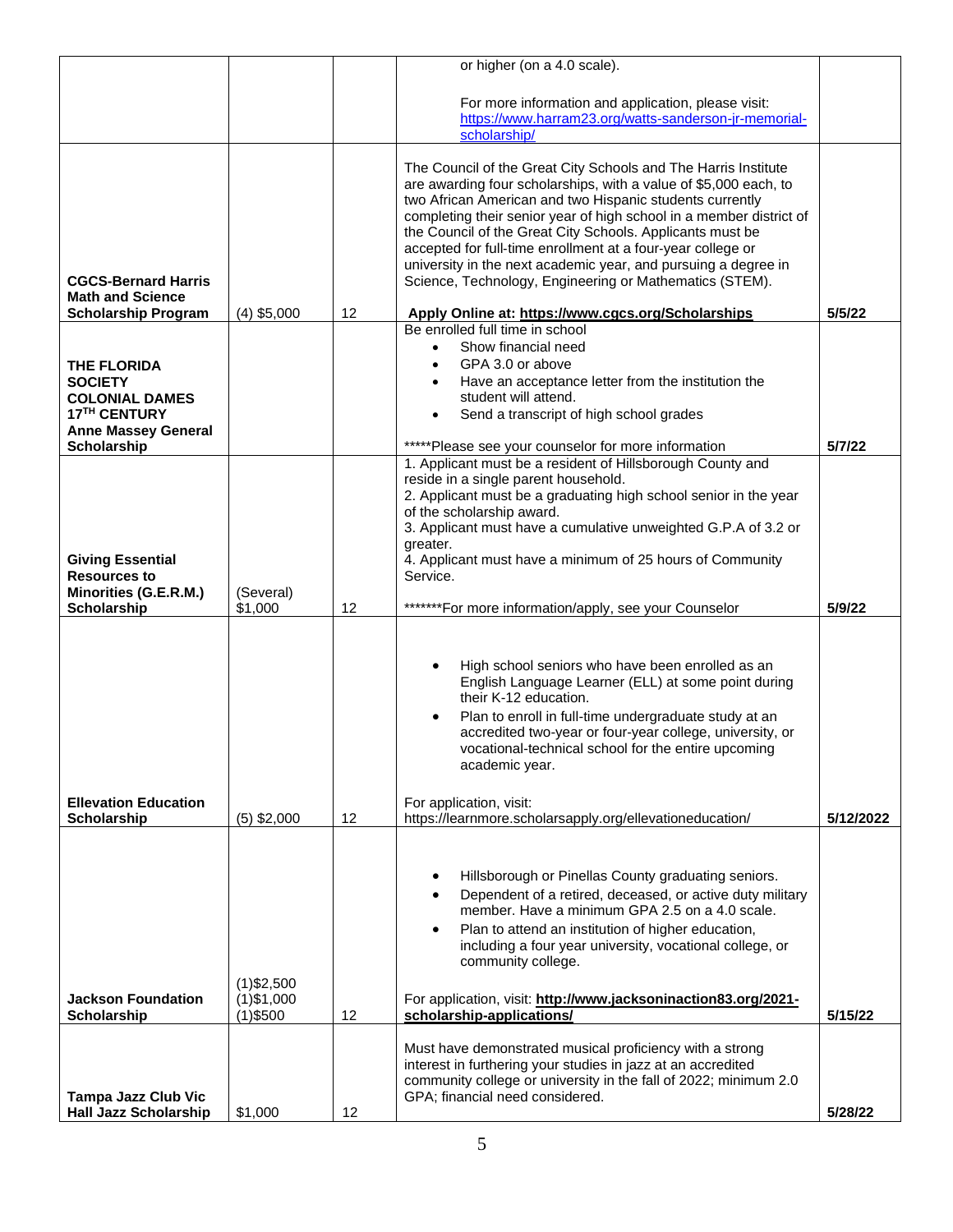|                                                                                    |                    |          | For more information and to apply visit: TampaJazzClub.com                                                                                                                                                                                                                                                                                                                                                                                                                                                                        |                                                       |
|------------------------------------------------------------------------------------|--------------------|----------|-----------------------------------------------------------------------------------------------------------------------------------------------------------------------------------------------------------------------------------------------------------------------------------------------------------------------------------------------------------------------------------------------------------------------------------------------------------------------------------------------------------------------------------|-------------------------------------------------------|
| <b>GTE Financial</b><br>Scholarship<br><b>PixelPlex Stem</b><br><b>Scholarship</b> | \$2,500<br>\$2,000 | 12<br>12 | Applicant must be a high school senior.<br>$\bullet$<br>Must be a GTE Financial Member.<br>Applicant must have at least a 2.0 GPA.<br>To apply, visit: https://www.gtefinancial.org/personal/for-<br>students/student-scholarships<br>****See your counselor for more details/visit:<br>https://pixelplex.io/scholarship/                                                                                                                                                                                                         | 6/5/2022<br>6/5/22                                    |
|                                                                                    |                    |          |                                                                                                                                                                                                                                                                                                                                                                                                                                                                                                                                   |                                                       |
| Pasos al Futoro<br>Scholarship                                                     | $(2)$ \$250        | 12       | Must be a graduating senior of Hillsborough County Public<br>Schools and have attended the virtual Pasos al Futuro event<br>during the 2020-2021 school year.<br>To apply, visit: https://wke.lt/w/s/_MWcLp                                                                                                                                                                                                                                                                                                                       | 6/15/22                                               |
|                                                                                    |                    |          |                                                                                                                                                                                                                                                                                                                                                                                                                                                                                                                                   |                                                       |
| <b>Florida Bright Futures</b>                                                      | Varied<br>Amounts  | 12       | For specific requirements and application visit:<br>http://www.floridastudentfinancialaid.org                                                                                                                                                                                                                                                                                                                                                                                                                                     | 8/31/22                                               |
| <b>University of Tampa</b>                                                         | Varied<br>Amounts  | 12       | See link below for specific scholarships<br>http://www.ut.edu/financialaid/scholarshipsandgrants/                                                                                                                                                                                                                                                                                                                                                                                                                                 | <b>Varies</b>                                         |
|                                                                                    |                    |          |                                                                                                                                                                                                                                                                                                                                                                                                                                                                                                                                   |                                                       |
| Hillsborough<br><b>Community College</b>                                           | Varied<br>Amounts  | 12       | See link below for specific scholarships<br>https://hccfoundation.com/donate/scholarships/hccfoundati<br>onscholarships/                                                                                                                                                                                                                                                                                                                                                                                                          | <b>Varies</b>                                         |
| <b>University of South</b><br><b>Florida Scholarships</b>                          | Varied<br>amounts  | 12       | Please visit www.usf.edu/ua/scholarships to view scholarships in<br>detail and download the application.<br>Any questions can be directed to UA_Scholarships@usf.edu                                                                                                                                                                                                                                                                                                                                                              | <b>Varies</b>                                         |
| Raise.me Micro-<br><b>Scholarships</b>                                             | Varied<br>Amounts  | $9 - 12$ | Discover colleges and earn scholarships for your academic and<br>extracurricular achievements throughout high school.<br>For more details visit: https://www.raise.me/                                                                                                                                                                                                                                                                                                                                                            | On going                                              |
| <b>College Board</b><br><b>Opportunity</b><br><b>Scholarship</b>                   | \$500-\$40,000     | $9 - 12$ | The class of 2022 and attending high school in the United States,<br>Puerto Rico, and other U.S. territories, can complete the first step<br>now. Build your college list for a chance to earn a \$500<br>scholarship, and you'll be eligible to win once you sign up for the<br>program when it opens.<br>Log in to your College Board account on Big Future. Explore<br>colleges and start adding the ones you're interested in to your<br>list. You'll need to add six or more colleges to be eligible for the<br>scholarship. | On going                                              |
| <b>Free Application for</b><br><b>Federal Student Aid</b><br>(FAFSA)               | Varied<br>Amounts  | 12       | Get help paying for college! Apply by clicking on the link below.<br>See your CCC to assist you with this process.<br>https://fafsa.ed.gov/                                                                                                                                                                                                                                                                                                                                                                                       | <b>Applicati</b><br>on opens<br><b>October</b><br>1st |
| <b>Naval Reserve Officer</b><br><b>Training Corps</b><br><b>Scholarship</b>        | Varies             | 12       | This is a \$180,000 scholarship awarded to a currently senior who<br>desires to attend college after high school and will ultimately<br>commission as an officer upon earning their Bachelors degree.<br>https://www.marines.com/becoming-a-marine/officer/nrotc-<br>scholarships.html                                                                                                                                                                                                                                            | <b>Varies</b>                                         |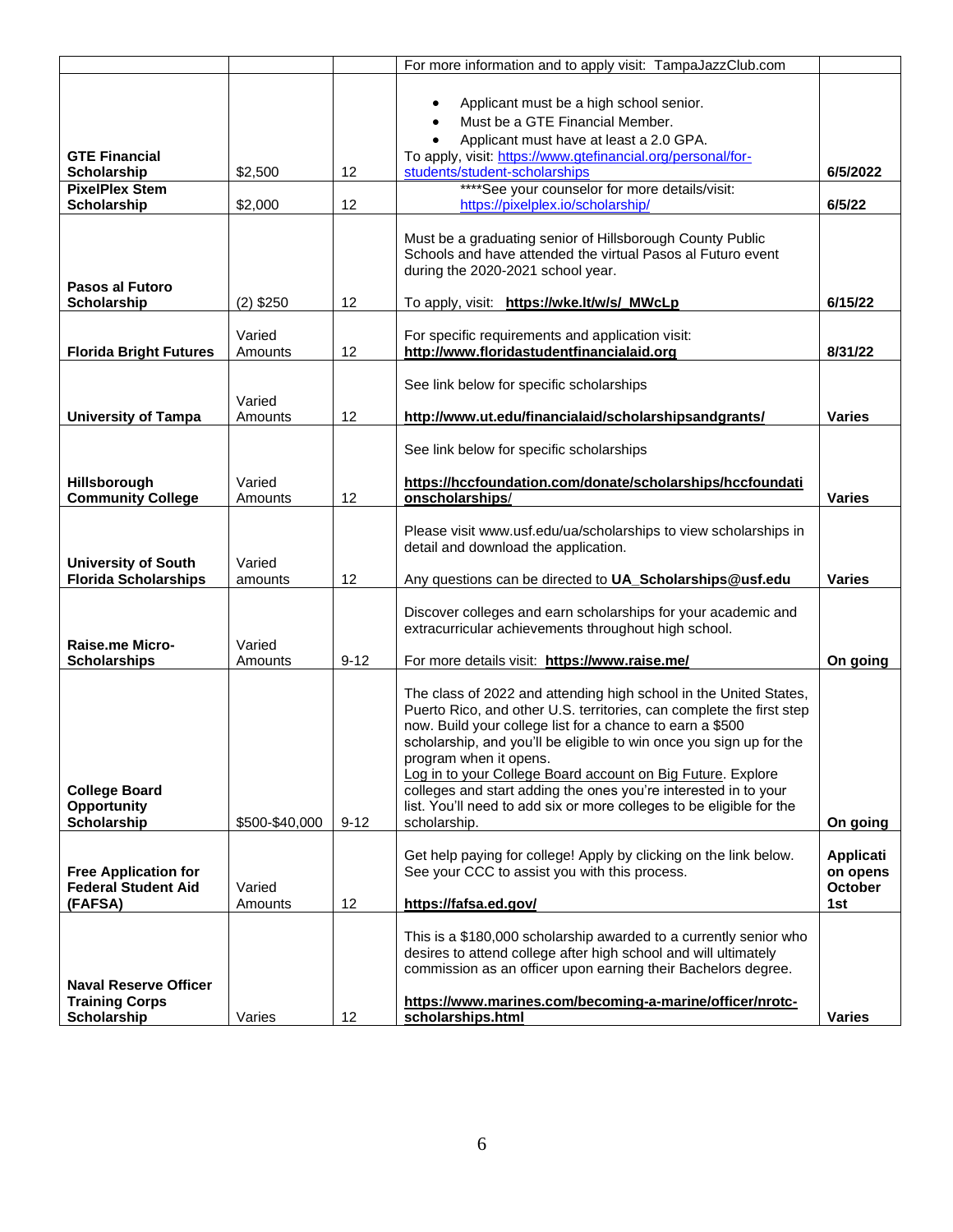## **Other scholarship opportunities and resources:**

- [Scholar Snapp](http://www.scholarsnapp.org/) A free, simple to use data standard that allows students to reuse their application information - including contact information, essays, transcripts, etc. - from one scholarship application to another thereby streamlining the college scholarship application process.
- [Scholly](https://www.myscholly.com/) A mobile app that provides students with a fast and simple way to find scholarships for college. (Created by Christopher Gray, a Coca-Cola Scholar!)
- [Peerlift](http://peerlift.org/) Proven scholarships, internships, summer programs, and more gathered by fellow students like you. (Founded by a team of 2017 Coca-Cola Scholars!) [Learn more about the creation of Peerlift.](https://www.coca-colascholarsfoundation.org/blog/sam-gorman-increasing-college-access-peerlift/)
- [Fastweb](http://www.fastweb.com/) Create a profile and let fastweb do the research on scholarships, internships colleges and more for you.
- [CashCourse](http://www.cashcourse.org/) Information that helps college students stay financially informed.
- [Common Knowledge Scholarship Foundation](http://www.cksf.org/) Educational and scholarship opportunities for students of all levels.
- [Cappex –](http://www.cappex.com/) A free website where you can learn which colleges want you, before you apply and learn about more than \$11 billion in merit aid scholarships.
- [Scholarships.com–](http://www.scholarships.com/) A free college scholarship search and financial aid information.
- [Scholarship America](http://www.scholarshipamerica.org/) Provides information and resources for your scholarship search.
- [KnowHow2GO –](http://www.knowhow2go.org/) Complete information on college prep, whether in middle school or seniors.
- [HS Finder \(Hispanic Scholarship Fund\)](http://www.latinocollegedollars.org/) Scholarship information for Latino students.
- [Thurgood Marshall College Fund](http://www.thurgoodmarshallfund.net/) Provides scholarships, programmatic and capacity building support to the 47 public Historically Black Colleges and Universities (HBCUs).
- [Gates Millennium Scholars](http://www.gmsp.org/) Provides outstanding low income African American, American Indian/Alaska Native, Asian Pacific Islander American, and Hispanic American students with an opportunity to complete an undergraduate college education in any discipline they choose.
- [Asian & Pacific Islander American Scholarship Fund](http://www.apiasf.org/scholarship_apiasf.html) The nation's largest non-profit organization devoted to providing college scholarships for Asian Americans and Pacific Islanders (AAPI).
- [American Indian College Fund](http://www.collegefund.org/) Provides Native American students with scholarships and financial support for the nation's 33 accredited tribal colleges and universities.
- [Dell Scholars Program](http://www.dellscholars.org/) Recognizes academic potential and determination in students that have a definite need for financial assistance.
- [UNCF](http://www.uncf.org/) Awards 10,000 students each year through 400 scholarship and internship programs so that students from low- and moderate-income families can afford college tuition, books and room and board.
- [Chegg](https://www.chegg.com/scholarships) A place to connect with scholarships and learn about colleges.
- [Reagan Foundation Scholarships](https://www.reaganfoundation.org/education/scholarship-programs/) Scholarship opportunities for outstanding student leaders.
- [Goizueta Legacy Scholarship](http://www.goizuetafoundation.org/goizueta-legacy-scholarships/) Provides scholarships for the children of Coca-Cola employees.
- [American Indian Graduate Center & AIGCS](http://www.aigcs.org/) The largest scholarship providers to Native students in the United States, awarding \$15 million in scholarships annually and more than \$200 million since inception. For almost 50 years, AIGC has funded students pursing undergraduate, graduate, and professional degrees in any field of study at any accredited institution of choice, working with over 500 tribes in all 50 states.